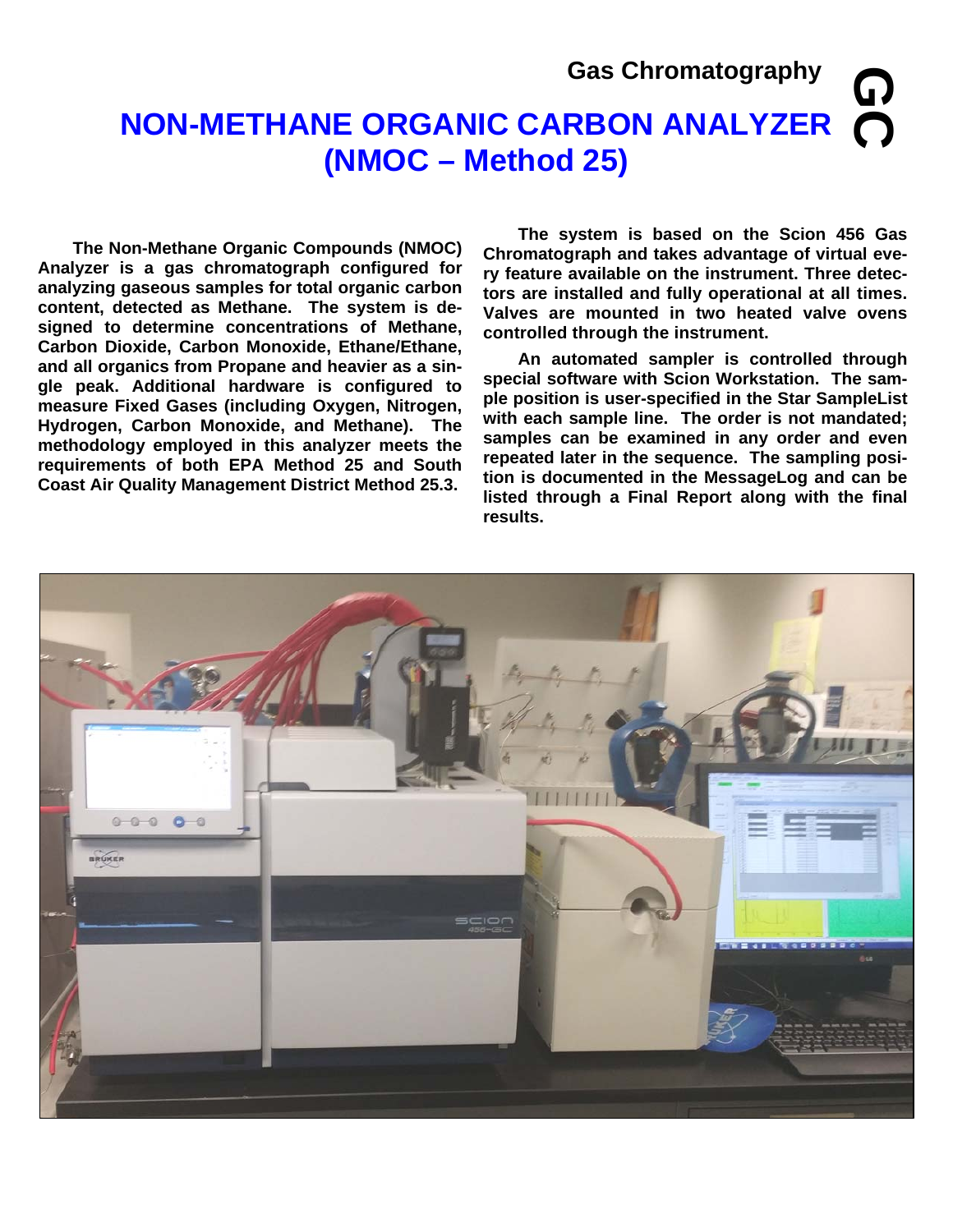

 **Principles of operation for NMOC are quite straightforward. The sample is introduced into a fixed volume sample loop. This sample aliquot is then directed to a column set designed to retain all components from Propane and heavier (C3+). The "light" components (Methane, Carbon Dioxide, Carbon Monoxide, and Ethanes) are allowed to pass through the column set in the forward direction. These light-end components are then passed to a reduction catalyst to convert Carbon Monoxide and Carbon Dioxide to Methane and then on to the Front Flame Ionization Detector for detection and quantitation of all these components. The heavy components (C3+) are backflushed off of the holding column, passed through an oxidation catalyst to convert all organic compounds to Car-**



**bon Dioxide, through a second reduction catalyst to create Methane, and on to the Middle Flame Ionization Detector for detection and quantitation of C3+ as a single total concentration.**

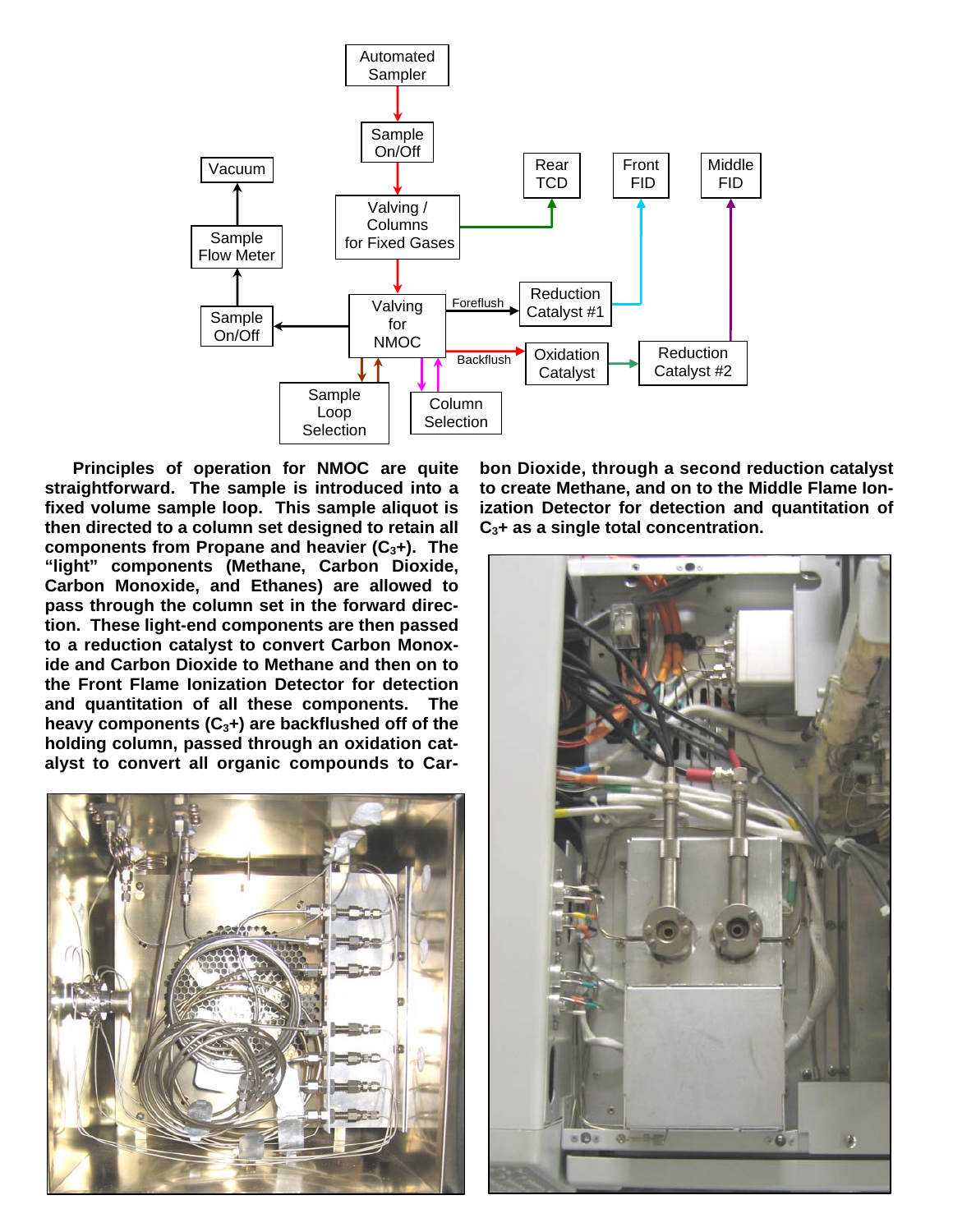**Major concentrations of Carbon Dioxide remain problematic, even with the modifications added to the standard methods. The tail of the Carbon Dioxide peak can still linger within the interconnecting tubing after the column set and contribute improperly to the non-methane measurement. To minimize this problem, paths for the foreflush and backflush are isolated after the column. The foreflush flow is directed to a reduction catalyst and the Front Flame Ionization Detector. Carbon Dioxide can be quantified with this** 

**chromatogram. The backflush flow goes to an oxidation catalyst, to a second reduction catalyst and finally to the Middle Flame Ionization Detector. Once Carbon Dioxide exits the column set in the foreflush, it cannot contribute to the non-Methane quantitation in the backflush as the two paths are completely separated. The backflush occurs after the foreflush elution of the Ethanes. The Ethanes are measured separately and can be**  mathematically added to the C<sub>3</sub>+ result.



**NMOC chromatogram of 89 ppmC Propane.** Column temperature – 100 °C, ramped to 150 °C  $\ddot{\text{o}}$  7 minutes ; injection volume – 1.0 ml; blank baseline subtracted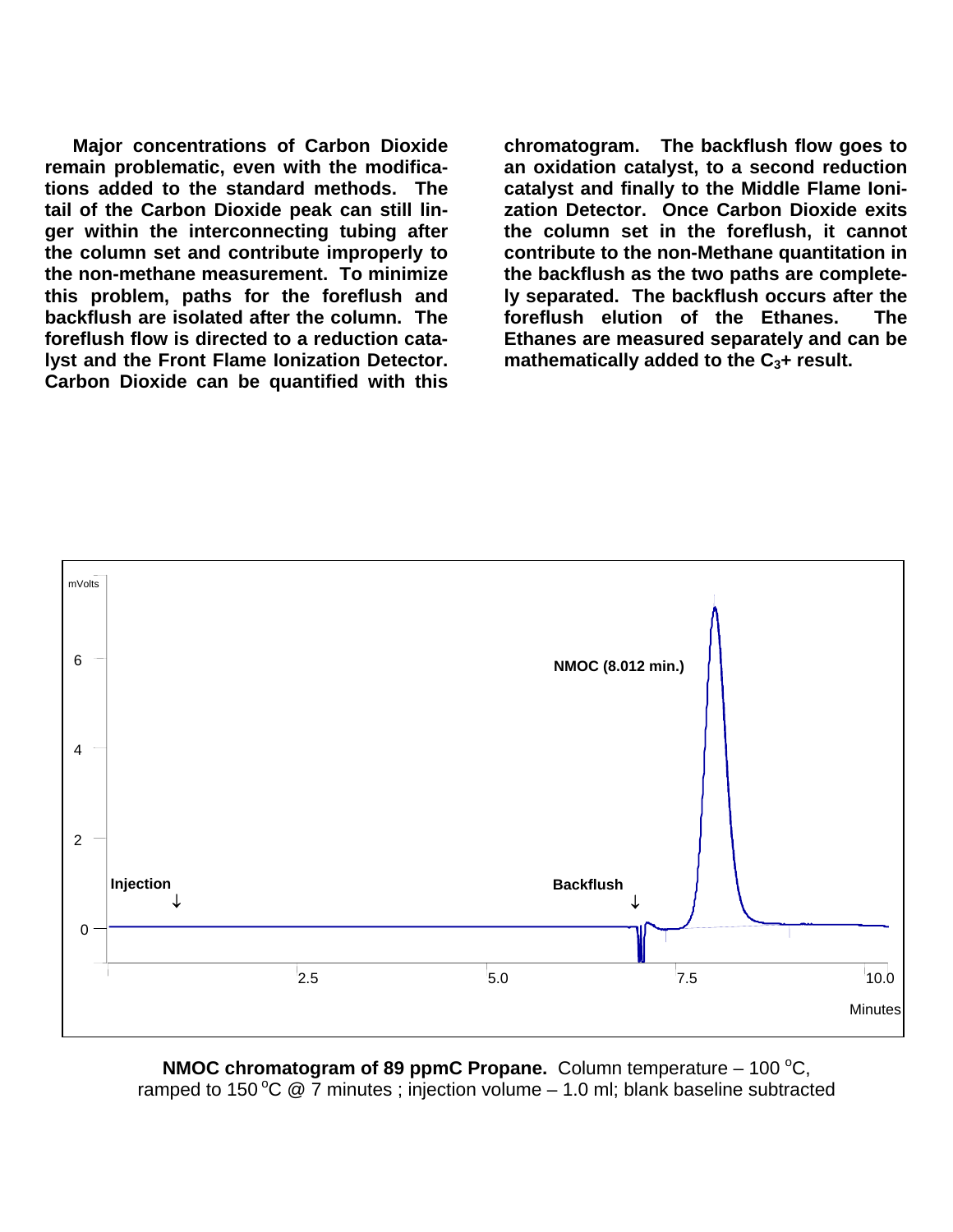

Foreflush chromatogram of 15% Carbon Dioxide. Column temperature - 100 °C; injection volume – 1.0 ml; blank baseline subtracted.



**TCD chromatogram of Room Air.** Column temperature – 100 °C; injection volume –  $250$  µl; detector – TCD. Baseline is not subtracted.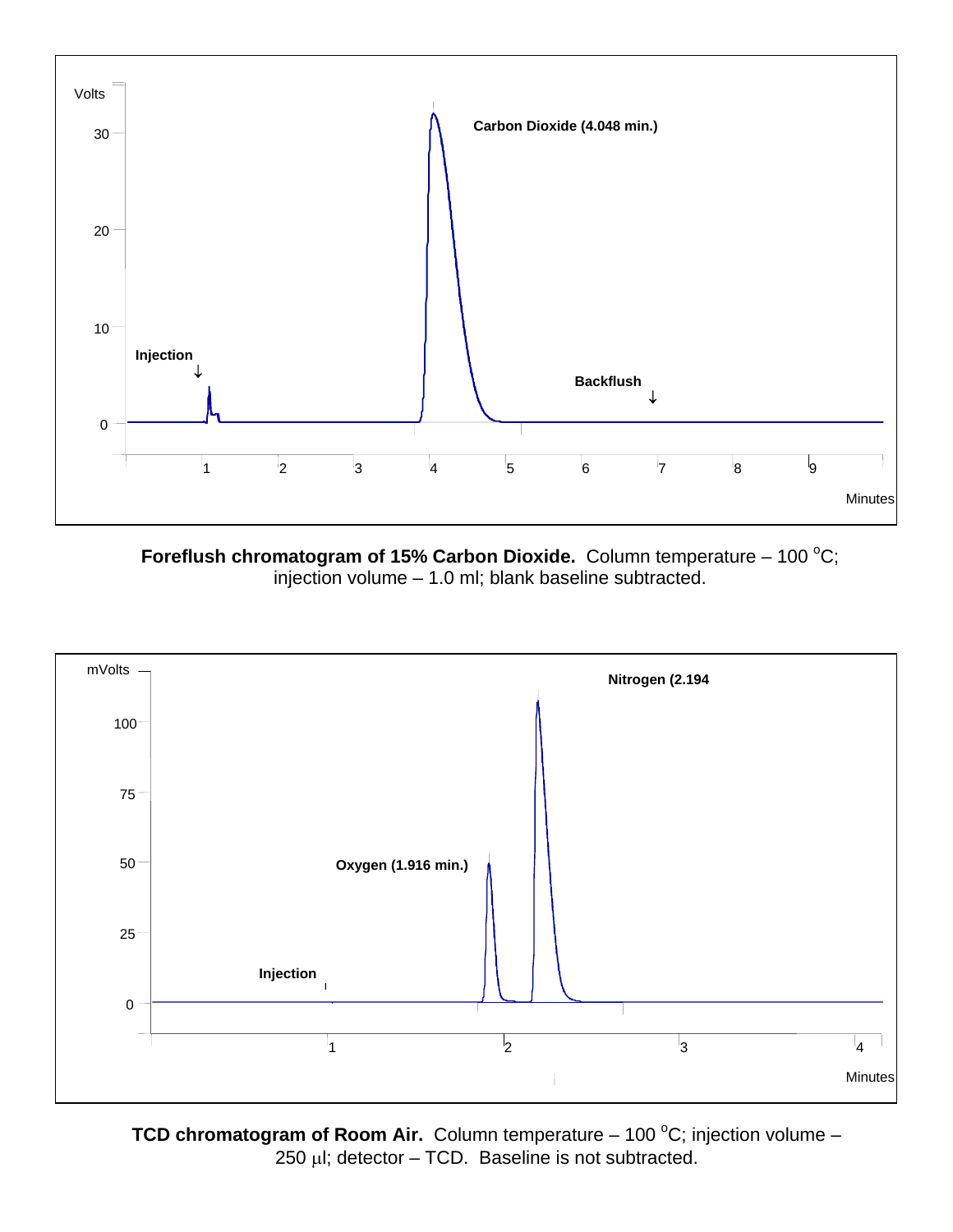## **SPECIFIC ENHANCEMENTS WITH LOTUS CONSULTING NMOC ANALYZER**

- **Dual Flame Ionization Detectors** after separation of CO2 from NMOC with the analytical column, the two sample streams are kept apart by directing flows to two Flame Ionization detectors.
- **Simultaneous Operation with Thermal Conductivity Detector** - for measurement of fixed gases, including Oxygen, Nitrogen, Carbon Monoxide and Methane.
- **Dual, Independent Flows for NMOC Carrier Gases** - permits faster flow for backflush resulting in sharper peaks and faster analysis.
- **Dual Reduction Catalysts** after separation of CO2 from NMOC with the analytical column, the two sample streams are kept apart by directly flows to two separate reduction catalysts.
- **Oxidation Catalyst on Backflush Only** foreflush components (CH4, CO and CO2) need not be oxidized as their response with Reduction Catalyst and FID correctly accounts for all of their carbons.
- **No Oxygen In-Line with Oxidation Catalyst Operations** Chromia/Alumina is fully efficient without constant recharge during operations, especially with NMOC below 50 ppmC. Too much Oxygen into reduction catalyst can greatly interfere with the reduction process.
- **Included Automated Valving to Facilitate Recharge of Oxidation Catalyst with Air**.
- **Appropriate Valving to Easily Check Catalysts Performance,** as required in methods.
- **Automatic Doses of Air to Both Reduction Catalysts** at start of run to eliminate carbon build-up on catalysts.
- **Two Valves with Balancing Restrictors for backflush operations** - better valving operation than the valves setup indicated in the SCAQMD method. Restrictors greatly improved baseline upsets during valve actuations and provide better maintenance of flows through the scheme.
- **Operation of EPA Method 25 or SCAQMD 25.3 without hardware changes** - appropriate columns are selected by an automated column switching valve.
- **Enhanced Detection by Automatically Selecting One of Two Sample Volumes Without Hardware Changes.**
- **Pressure Regulators Plumbed in Parallel with Flow Controllers** - pneumatic configuration greatly improved baseline upsets during valve actuations and provide better maintenance of flows through the scheme.
- **Flame-out/Reignition and Balancing Restrictors Reduce Need for Flame-out Restrictors** - reduces peak broadening; sharper NMOC improves detection.
- **Argon Carrier for NMOC** results in accurate measure Oxygen concentration as Argon in sample is not detected with Thermal Conductivity Detector. Argon carrier yields larger FID response (factor of 2 over Helium) for better detection of NMOC.
- **Columns Filled to Ends** minimizes peak broadening due to dead volume; sharper NMOC improves detection.
- **High levels of Carbon Dioxide accurately reported** - with an additional gas sampling valve with a small 100 µL sample loop.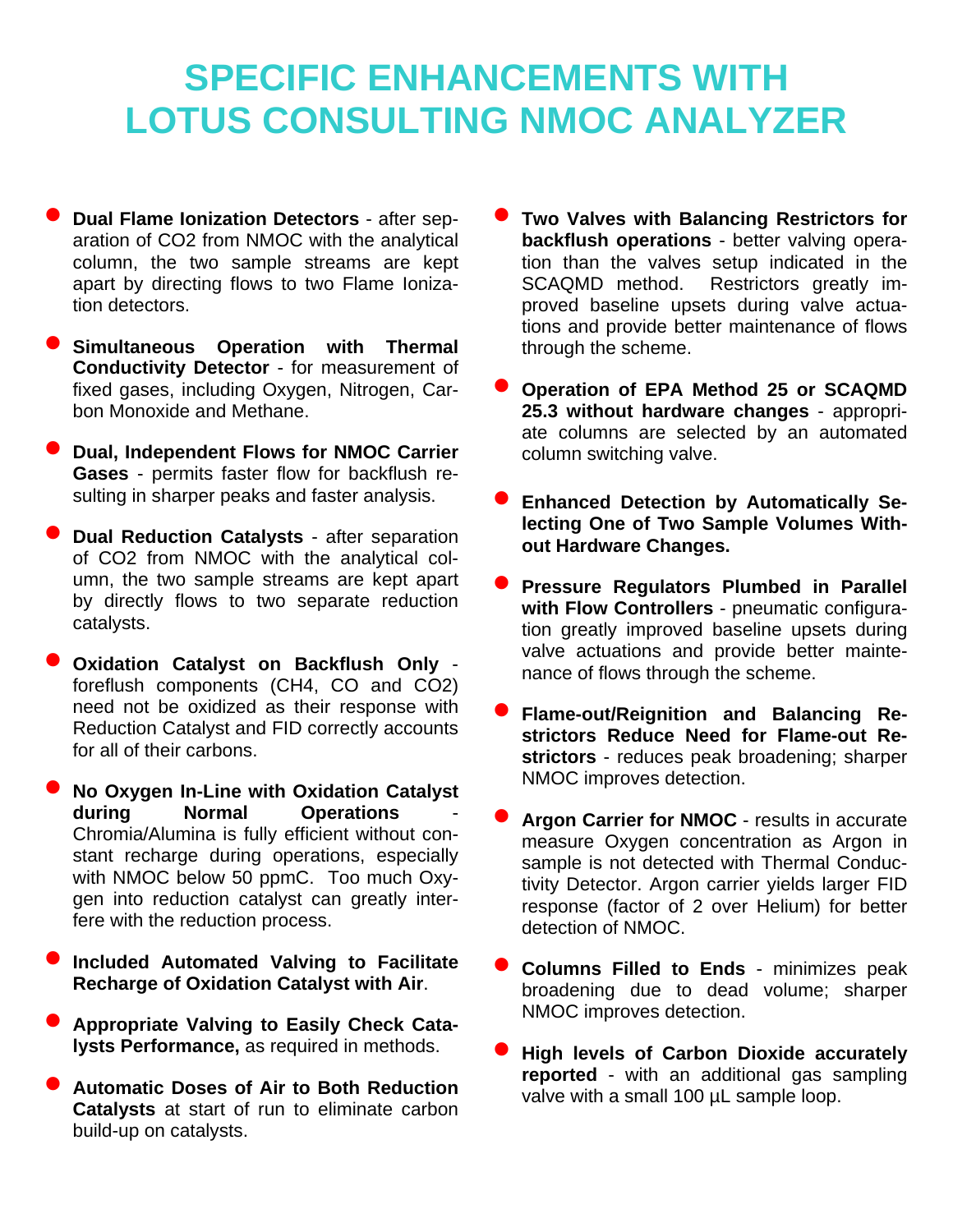

**Typical linearity for multipoint calibration with Propane.**  Injection volume: 1.0 ml.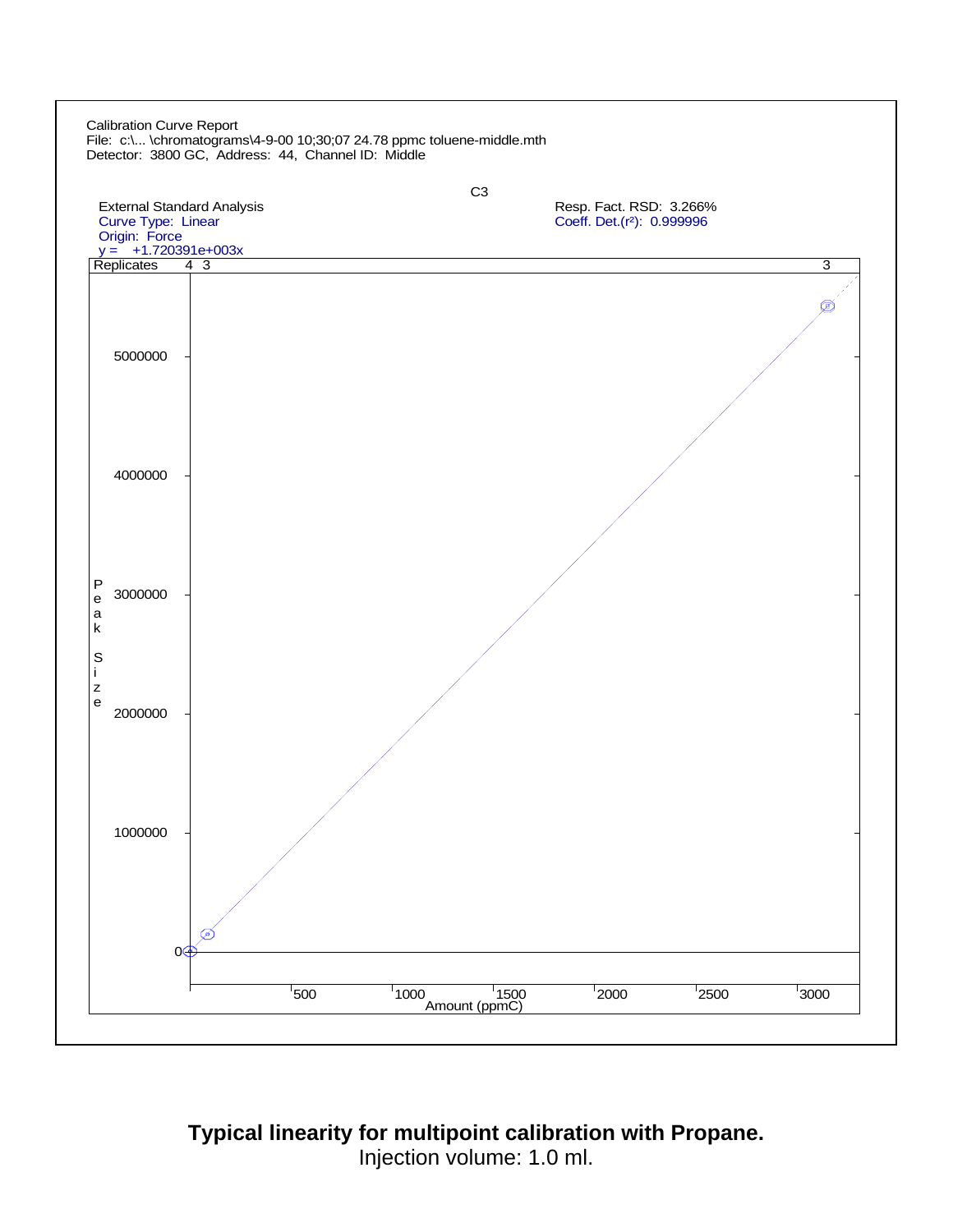# **Specifications**

### **NMOC**

**Injection Volume**: 3 ml, 1 ml or 0.1 ml, method selectable by automated valving

**Detection Limit**: < 0.1 ppm C (3 ml loop)

**Linear Range:**  $<$  1 ppm C to  $>$  50,000 ppm C (within  $+/-$  5% of linearity)

**Area Reproducibility** – typically < 2% RSD (when >10X detection limit)

**Calibration Reproducibility** – typically  $\lt \pm 3\%$ 

**Typical Recovery of Hexane**: > 99%

**Typical Recovery of Acetone**: > 80%

**Typical Recovery of Benzene**: > 99%

**Typical Recovery of Toluene**: > 98%

**Oxidation Catalyst** – proprietary material, similar to Chromia/Alumina

**Typical Oxidation Catalyst Efficiency**: > 99%

**Dual Reduction Catalysts** – 10% nickel nitrate coated on Chromosorb GAW, 100/120 mesh, 3 cm by 1/8" OD nickel tubing in oven controllable by the gas chromatograph to  $450 °C$ 

#### **Typical Reduction Catalyst Efficiency**: > 95%

#### **Columns –**

- **EPA Method 25** 0.3 meter Unibeads IS, 60/80 mesh, in 1/8" OD stainless steel tubing; and 0.6 meter Carbosieve G, 60/80 mesh, in 1/8" OD stainless steel tubing.
- **SCAQMD 25.3** 0.3 meter Tenax GC, 80/100 mesh in 1/8" OD stainless steel tubing; and 2 meters Chromosorb 106, 80/100 mesh in 1/8" OD stainless steel tubing.

**Column Switching** – column sets are method selectable by automated valving

#### **Fixed Gases**

**Injection Volume: 250 µl** 

**Detection Limit** –  $O_2$ ,  $N_2$ , – <10 ppm  $V/V$ ; CO, and CH<sub>4</sub> – <1 ppm

**Linear Range**: <10 ppm V/V to 100% V/V

**Columns** – Hayesep N, 60/80 mesh, 6' X 1/8" SS plumbed as foreflush/backflush to vent, and Molecular Sieve 5A, 45/60 mesh, 6' X 1/8" SS.